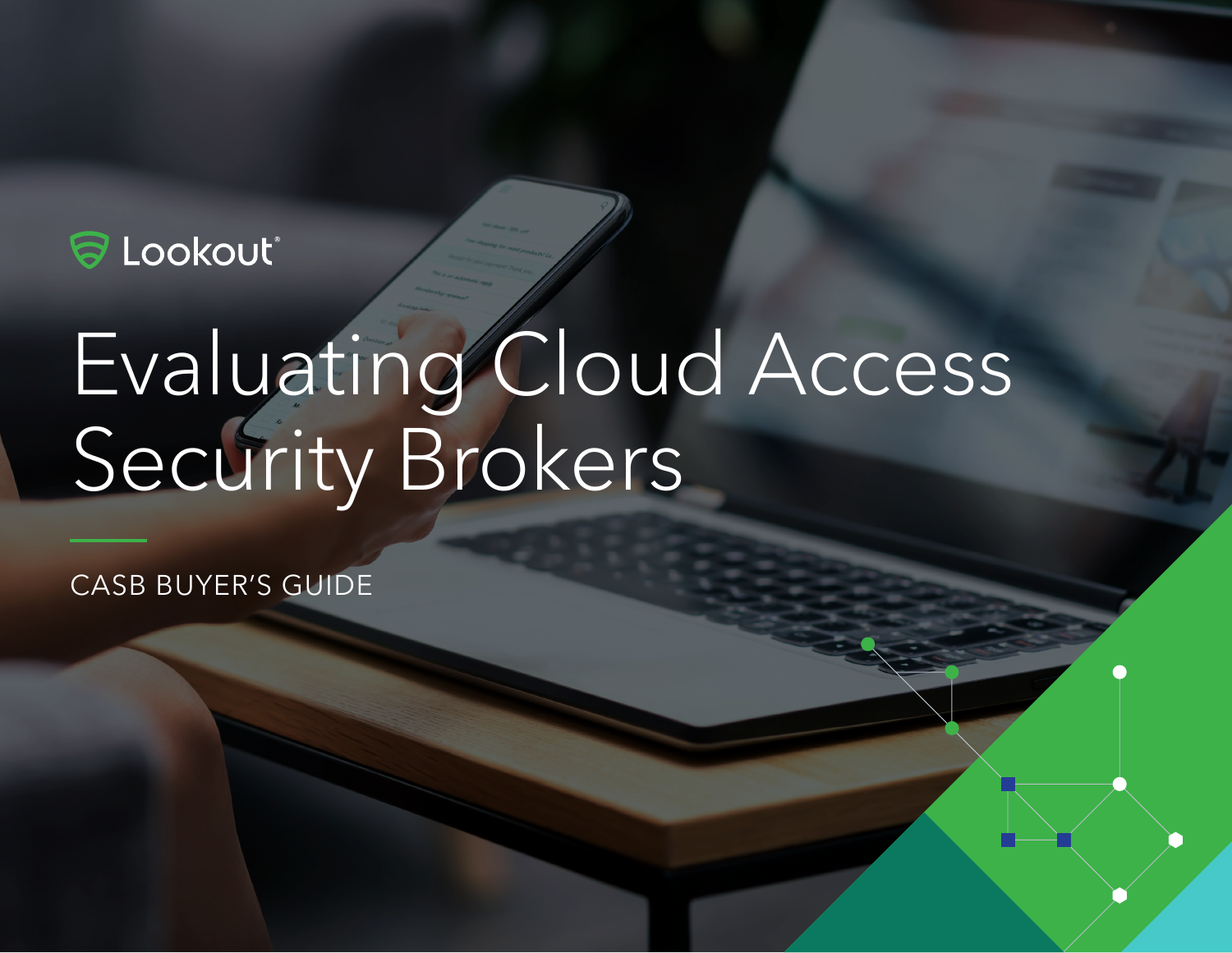# **Contents**

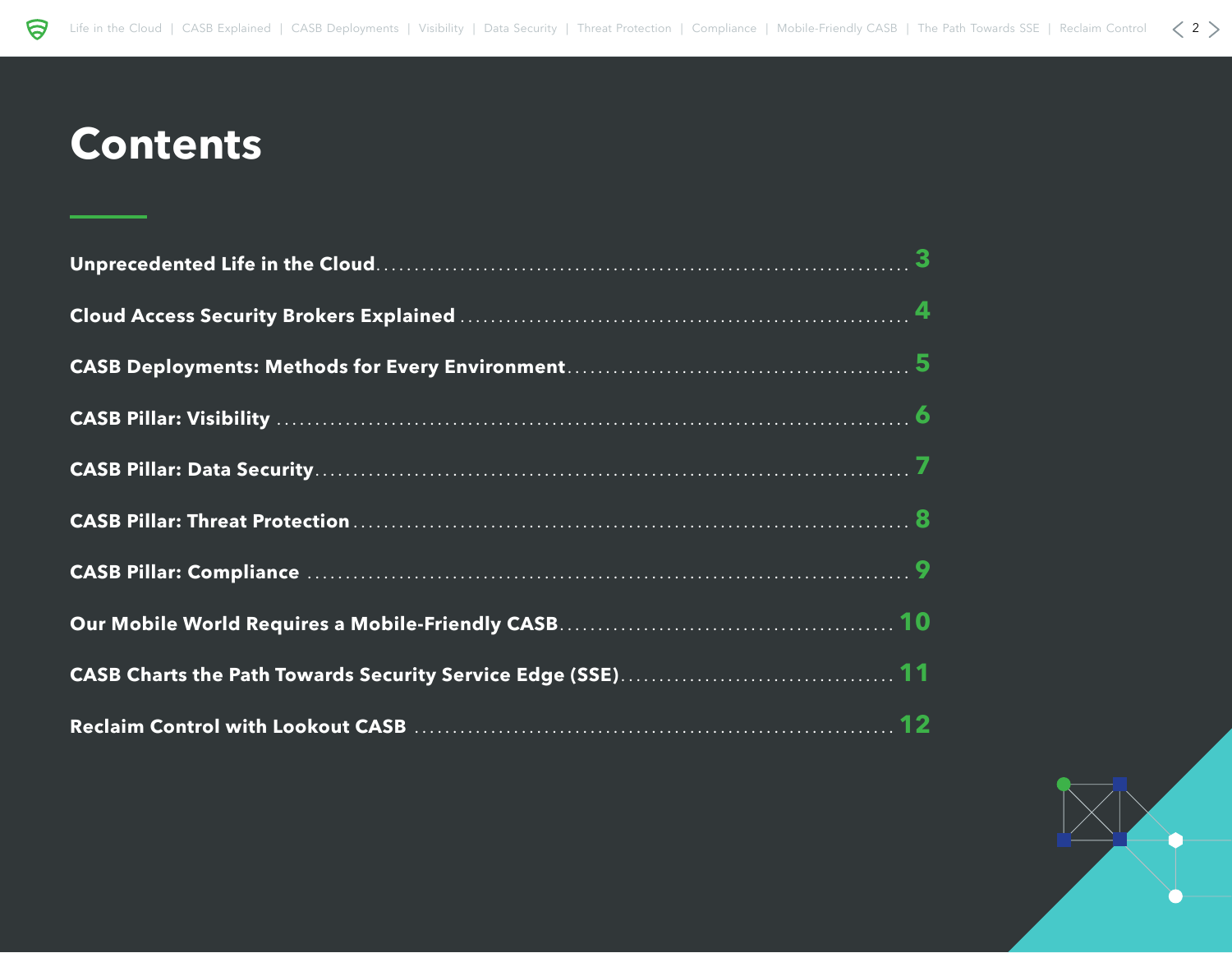# <span id="page-2-0"></span>**Unprecedented Life in the Cloud**

Prior to the pandemic, most organizations had started on the path to digital transformation. Then, 2020 came crashing down on IT teams. Changes forced data and users to the cloud, and accelerated digital transformation in unprecedented ways.

As employees left the confines of their offices, so too did the status quo of accessing data from managed or corporate-issued devices within the network perimeter. Instead, for many, unmanaged devices became the primary method of accessing data in order to stay productive. Companies with tens of thousands of employees now had the same amount of home networks accessing the corporate network. And VPNs were overburdened and unable to keep up with the sprawling demand they were never designed or implemented for.

IT and security teams lost visibility and control when the world went home.

- Users circumvented VPNs and directly connected to cloud applications **1**
- Unsanctioned application usage increased to support productivity **2**
- VPNs made it nearly impossible to implement zero trust **3**
- Dangers of data loss increased with diminished control **4**
- Direct connection and inability to apply access policies created opportunity for dangerous lateral movement **5**

Companies embracing remote work and cloud as they shifted to accommodate the increasingly online world faced costlier data breaches. Nearly 20% of organizations studied by Ponemon reported that remote work was a factor in a data breach. And, breaches ended up costing companies \$4.95 million an increase of nearly 15% from the average breach.<sup>1</sup>

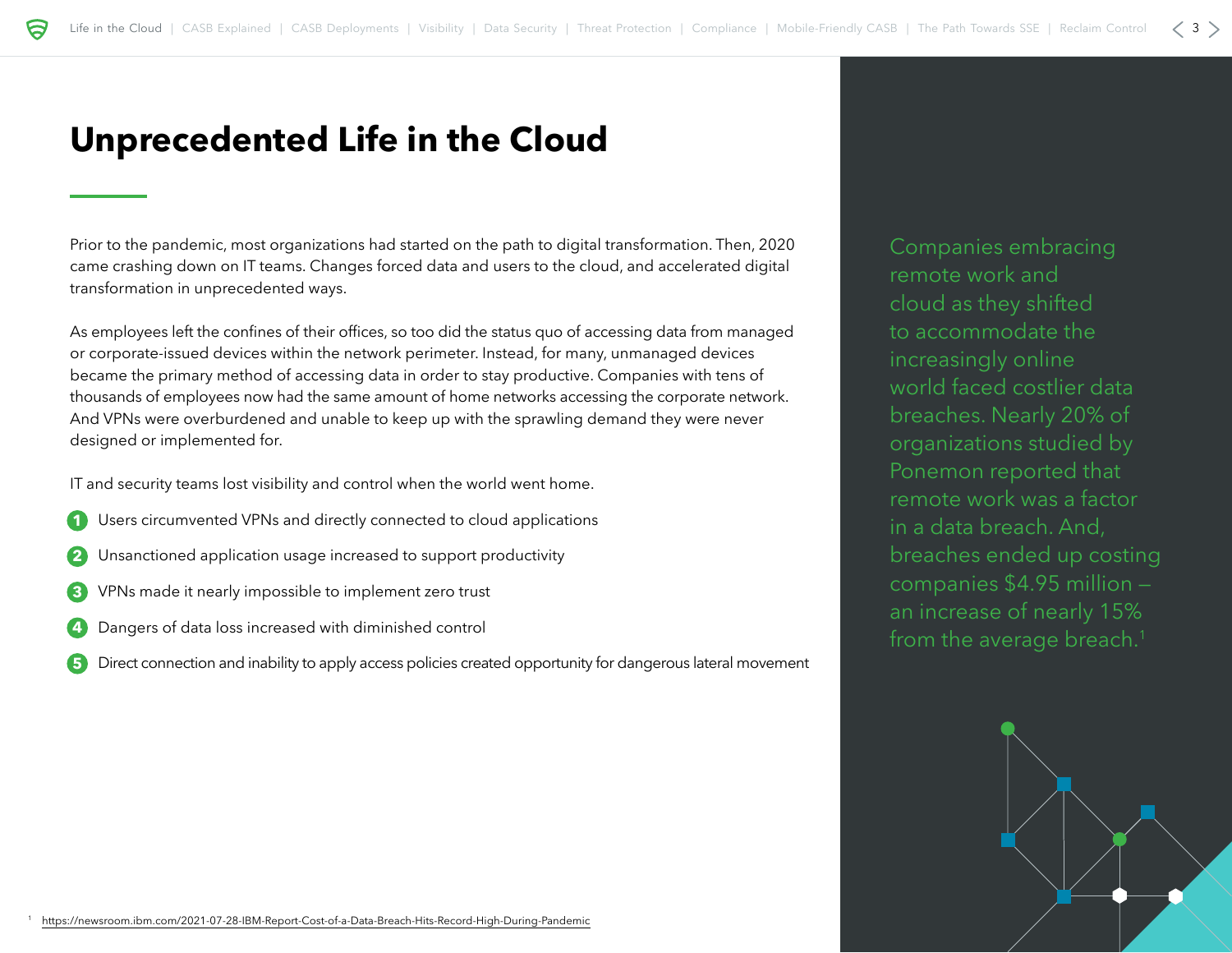# <span id="page-3-0"></span>**Cloud Access Security Brokers Explained**

Cloud Access Security Brokers (CASBs) quickly became an essential element of cloud security strategies across all organizations facing the effects of remote work. Designed to address security gaps created by distributed workforces connecting from managed and unmanaged devices, CASBs deliver cloud-specific security capabilities that traditional perimeter-focused products can't.

Because of its unique capabilities, CASB's growth remains higher than any other technology in the information security market.



### **4 Pillars of CASB**

#### **Visibility**

Granular visibility and control across cloud applications, users, data, devices, and user activity to identify cloud usage, cloud data repositories, risky clouds and users, and unsanctioned cloud utilization.

#### **Data Security**

Powerful data protection controls to identify, classify and secure sensitive cloud data, along with integrated data encryption, masking, redaction, removal, and prevention of external users or domains from accessing shared folders.

#### **Threat Protection**

Antivirus and anti-malware integration for deep scanning of all incoming and outgoing traffic for malicious content or infected files, along with User and Entity Behavior Analytics (UEBA) to identify anomalous user behavior in real-time and prevent potential data breaches related to bad actors and internal threats.

#### **Compliance**

Centralized compliance with data protection laws (GDPR, HIPAA, CCPA, GLBA, SOX and more) with data privacy and localization requirements.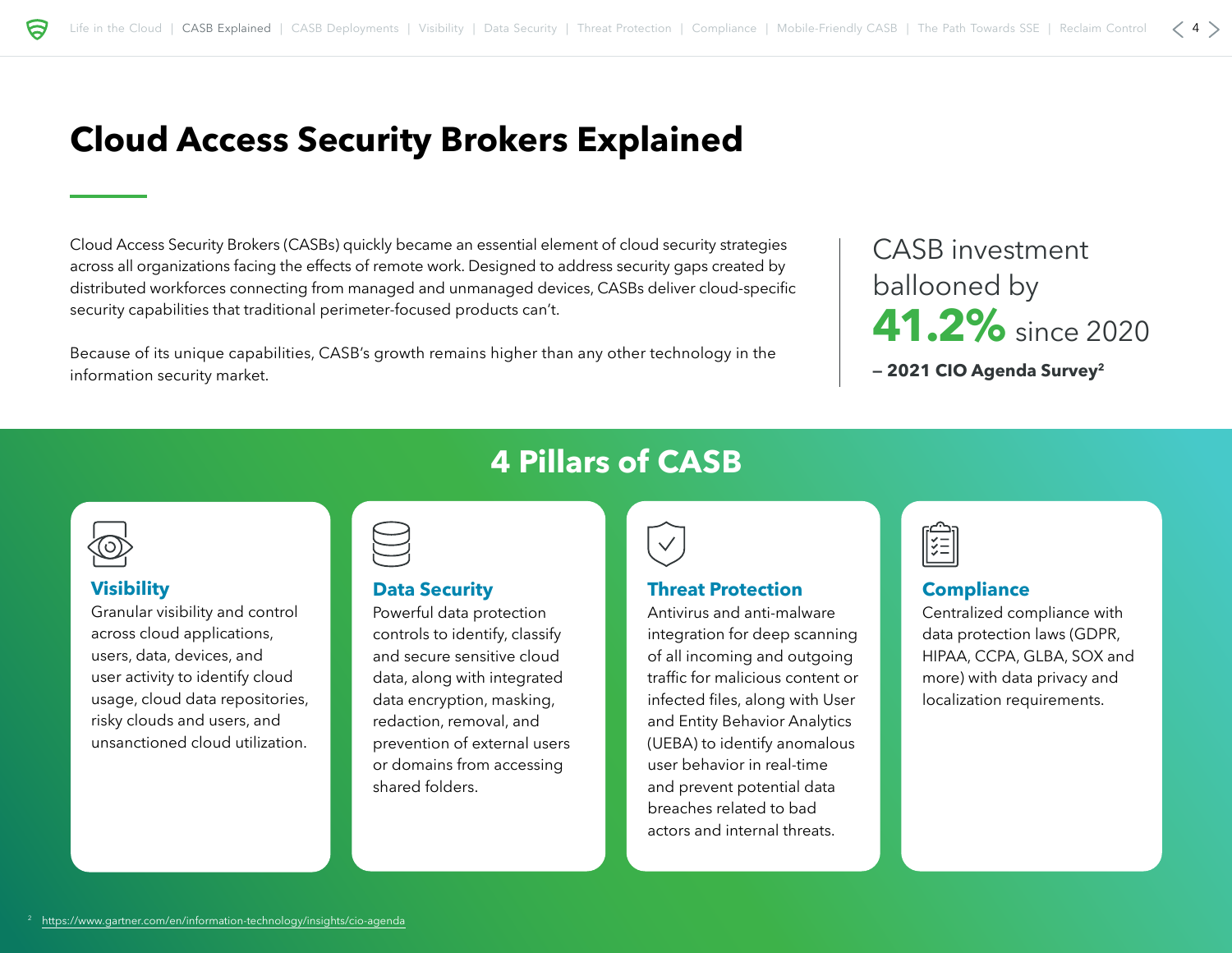## <span id="page-4-0"></span>**CASB Deployments: Methods for Every Environment**

When evaluating CASB options, there are often two modes of operation to choose from — proxy-based and API-based. Understanding the differences is a critical step when aligning solutions with the exact needs of your organization.

#### **Proxy-based CASB**

Proxy-based deployments mean the CASB sits between the organization and cloud applications to control the flow of data through a single gateway in real time. Doing this ensures that the data always travels to the cloud in a protected form.

Proxy-based deployments are offered in two models:

- **Forward proxy:** CASB in forward proxy mode routes all traffic from endpoint to the CASB instance. It can either work with existing proxy services that can forward traffic to CASB proxy, or it will need an agent software installed on managed devices to forward traffic to the CASB.
- **Reverse proxy:** CASB in reverse proxy mode provides secure agentless connectivity for all devices, including mobile and unmanaged devices. It works by simply redirecting all traffic through the CASB to the service provider.

**Proxy-mode advantages: Flexibility. Proxy-mode challenges:** Potential performance issues, architectural issues of where to host the CASB, and how TLS sessions are handled.

#### **API-based CASB**

API-based CASB is an out-of-band solution that does not sit in the direct path between the organization and the cloud applications. This deployment method provides deep data visibility and enforces data protection policies via an API trigger after the data gets uploaded to the cloud. Since the operation is asynchronous, there is no performance impact or latency in user experience. API mode provides coverage across both managed and unmanaged devices, with data protection using data loss prevention (DLP), data discovery, classification, posture management, audit trails, user activity monitoring, content inspection, scanning user privileges, sharing permission on files, folders, and app security settings.

**API-mode advantages:** Does not have TLS and session management issues.

**API-mode challenges:** APIs developed and exposed by SaaS providers are specific to unique service offering.

Given the complexity of today's hybrid environment, many organizations may need a blend of the different deployment modes. In this case, it is advisable to find a CASB that can be deployed in all methods.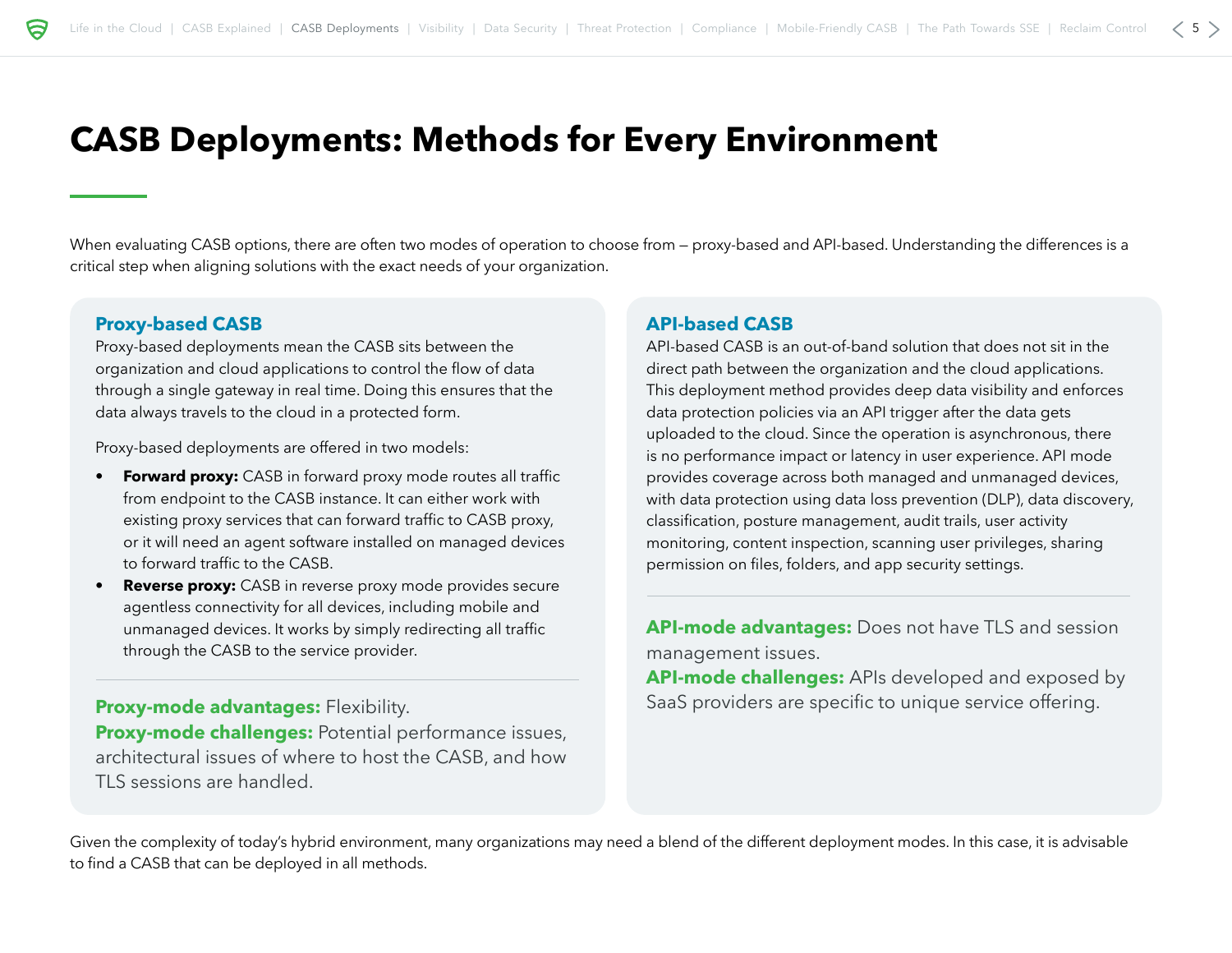# <span id="page-5-0"></span>**CASB Pillar: Visibility**

Data leakage in the cloud is a top concern for every organization and creates a greater need for CASB, which maintains visibility over data that resides beyond the perimeter of on-premises tools. While all CASBs offer some form of visibility, there are three main functions that forward-looking solutions will include:

- **Activity logs:** CASBs should integrate with all existing security logs from network devices, firewalls, and proxy services with the goal of gaining full visibility and knowledge of how sensitive data is being used. Using a CASB, organizations will have detailed logs on all cloud transactions including, logins, uploads, and downloads, as well as, application-specific behaviors (external file sharing, etc.). Using this in-depth detail, organizations know not only where data resides, but how it is being used, by which users, on which devices, and geo locations.
- **Shadow IT discovery & assessment:** Using activity logs, CASBs should have the capabilities to discover shadow IT, also known as unsanctioned applications, and manage or block access. Less sophisticated CASBs do this through manual detection and cataloging of unsanctioned cloud applications. Comparatively, adept CASBs leverage machine learning for automated detection, analysis, and classification of shadow IT for faster visibility and control in real time.
- **Cloud Security Posture Management (CSPM):** As organizations migrate their business critical applications to the cloud, many struggle with automating their security posture across multiple SaaS and IaaS clouds. Without a simple way to do this, misconfigurations and user errors occur. When selecting a CASB, it is imperative that it includes CSPM to perform automated assessments of cloud landscapes against well-defined security and compliance guidelines. This allows organizations to identify anomalies and remediate implementation issues to prevent breaches. For easy monitoring and control, these features should be accessible through a centralized dashboard with drill-down functionality to reduce operational complexity.

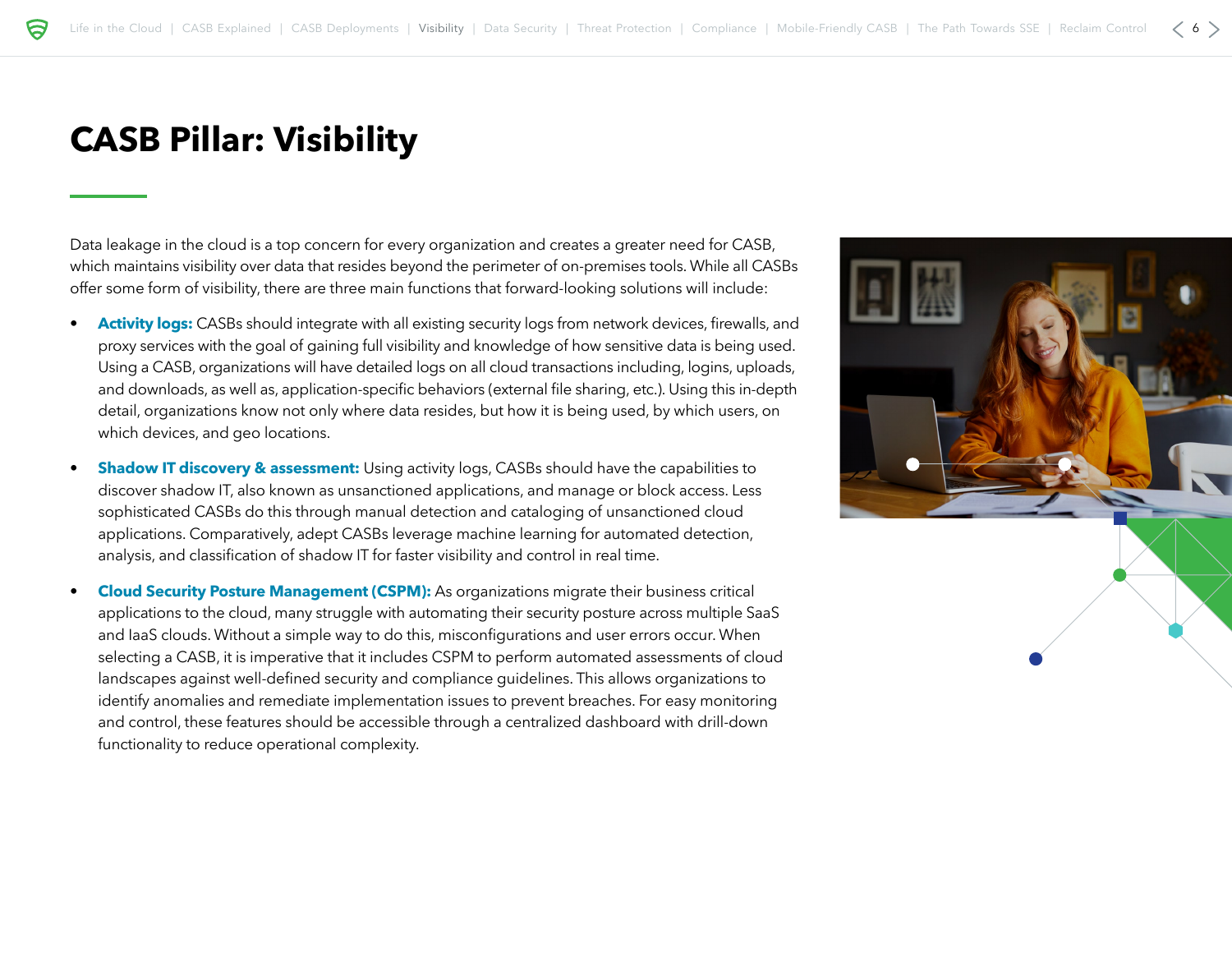# <span id="page-6-0"></span>**CASB Pillar: Data Security**

Many CASB solutions today only address data as it is being shared to the cloud, rather than offering end-to-end protection. As multi-cloud adoption rises and the popularity of policies like BYOD introduces masses of unmanaged devices, organizations will require a CASB that can keep pace with the evolving scope. There is now a greater need for a single environment to oversee data security across SaaS, PaaS, and IaaS accounts without operational complexity.

Most companies are now storing highly sensitive data on their public cloud applications — requiring cloud encryption to protect data in motion and at rest. First-generation CASB solutions often do not offer encryption or only do so when data is at rest, which is no longer enough to protect cloud data from attackers.

#### **Protect your data wherever it resides with integrated DLP**

Consistently manage data across multiple SaaS applications, emails and custom cloud deployments, and ensure the security of sensitive information through extensive data protection options that go beyond basic allow/deny capabilities.

Questions to consider when reviewing CASB offerings:

- Does it have multi-mode data inspection for securing historical data and real-time cloud collaboration?
- Does it have context-aware policy enforcement such as upload, download, share, and collaborate?
- Are there predefined and customized policy templates to address regulations such as PCI, HIPAA, and GDPR?
- Does it use advanced file and image scanning?
- Does it integrate with enterprise DLP systems to extend corporate policies to cloud applications?

Granular and policy-based data protection ensures all data is protected, in every scenario.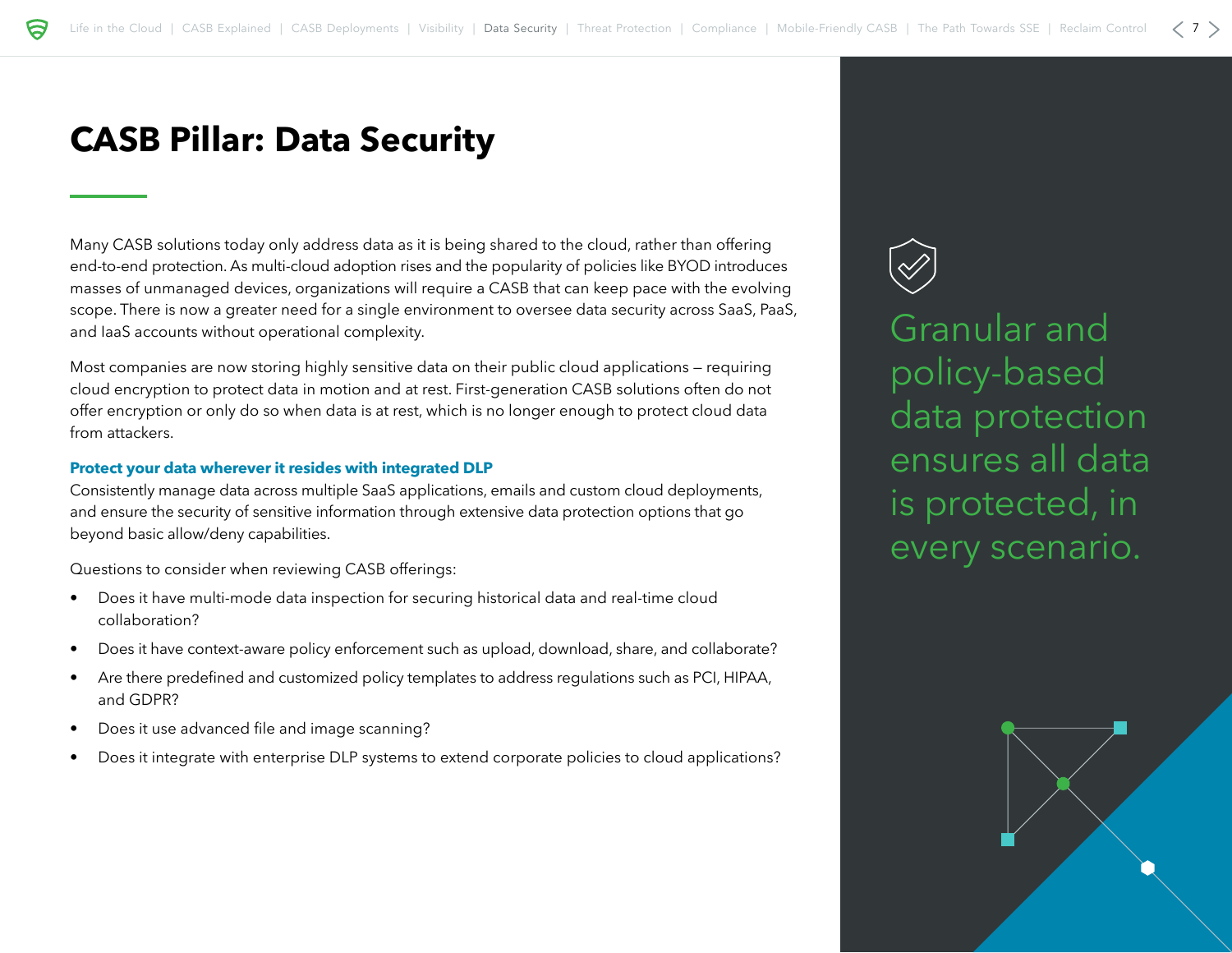# <span id="page-7-0"></span>**CASB Pillar: Threat Protection**

As organizations expand their cloud use, it is imperative that the platform does not become a channel for malware delivery to their users and internal networks. To proactively protect, selecting a CASB that uses comprehensive defenses including signature-based detection and behavior-based protection is key.

#### **Signature-based vs. Behavior-based**

- Signature-based protection relies on accessing an extensive catalog of malware signatures to identify and block any malicious attempts.
- Behavior-based protection uses continuous monitoring of activities by users, devices, and applications to detect anomalous behavior.

#### **Integrated User and Entity Behavior Analytics (UEBA)**

CASBs with integrated UEBA can offer the greatest behavior-based protection to prevent data leaks and losses from compromised accounts:

- Uses machine learning algorithms to model the behavior of users and devices on cloud apps, then detects deviations from normal behavior patterns and highlights anomalies that could be a sign of cyberattack.
- Monitors user and entity activities on a real-time dashboard and offers click incident analysis.
- Details geo-logins, source IP addresses, and devices used.
- Provides specifics on user behavior such as content uploads and downloads, edits, deletes, logins, and logouts.

#### **Handling potential threats**

Equally as important as detection is how a CASB handles a potential threat. Consider a solution that offers zero-day threat protection and sandboxing. With this feature, you will be able to scan all inbound and outbound cloud content for malicious code, and clean or quarantine infected content in real time without adding latency.



UEBA uncovers large numbers of downloads from an individual user, higher than normal logins from the same user, persistent login attempts from the same user.

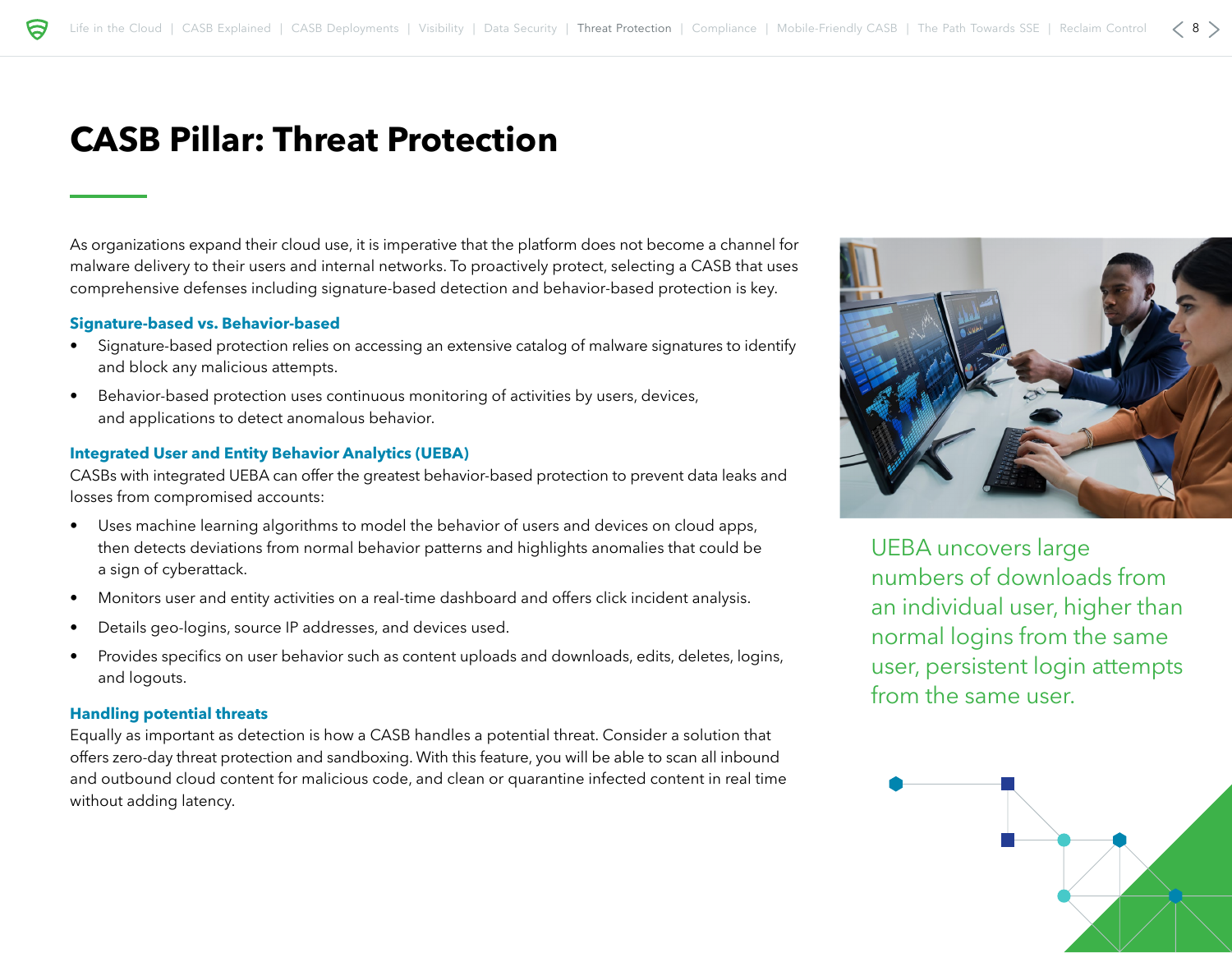# <span id="page-8-0"></span>**CASB Pillar: Compliance**

Relying on cloud providers to meet compliance requirements is not sufficient for the growing body of regulations. While organizations in industries such as healthcare and finance are used to meeting stringent standards, regulations such as GDPR are starting to encompass a larger swath of businesses. Selecting a CASB that makes it easy to comply and report on compliance is a critical component in future-proofing business.

Questions to ask about CASB governance and compliance:

- Are there predefined templates that enable the organization to migrate to the cloud in alignment with data privacy regulations across the globe?
- Is there an encryption and key management architecture that enables cloud applications to selectively encrypt data for each required country?
- Are encryption keys exclusively retained by the organization and not shared externally with the cloud service providers?
- Does it offer "safe harbor" exemptions to the breach notification laws?
- Can it perform historical scanning of existing data across multiple SaaS clouds, enabling comprehensive data audits?
- Does it come standard with out-of-the-box DLP templates to identify security blind spots, detect open shares, and address global regulations?

#### **Automate security posture to meet compliance requirements**

CSPM and SaaS Security Posture Management (SSPM) perform automated assessments of cloud landscapes against well-defined security and compliance guidelines. Given that most organizations now use a variety of SaaS and IaaS clouds such as Office 365, Box, Salesforce, AWS, and Azure, CSPM and SSPM make it easy to gain a comprehensive view of the entire cloud risk posture through a centralized dashboard. By choosing a CASB with this feature, you will not only reduce operational complexity, but you will also be able to prevent data loss from misconfigurations and ensure your multi-cloud infrastructure adheres to the latest compliance guidelines.



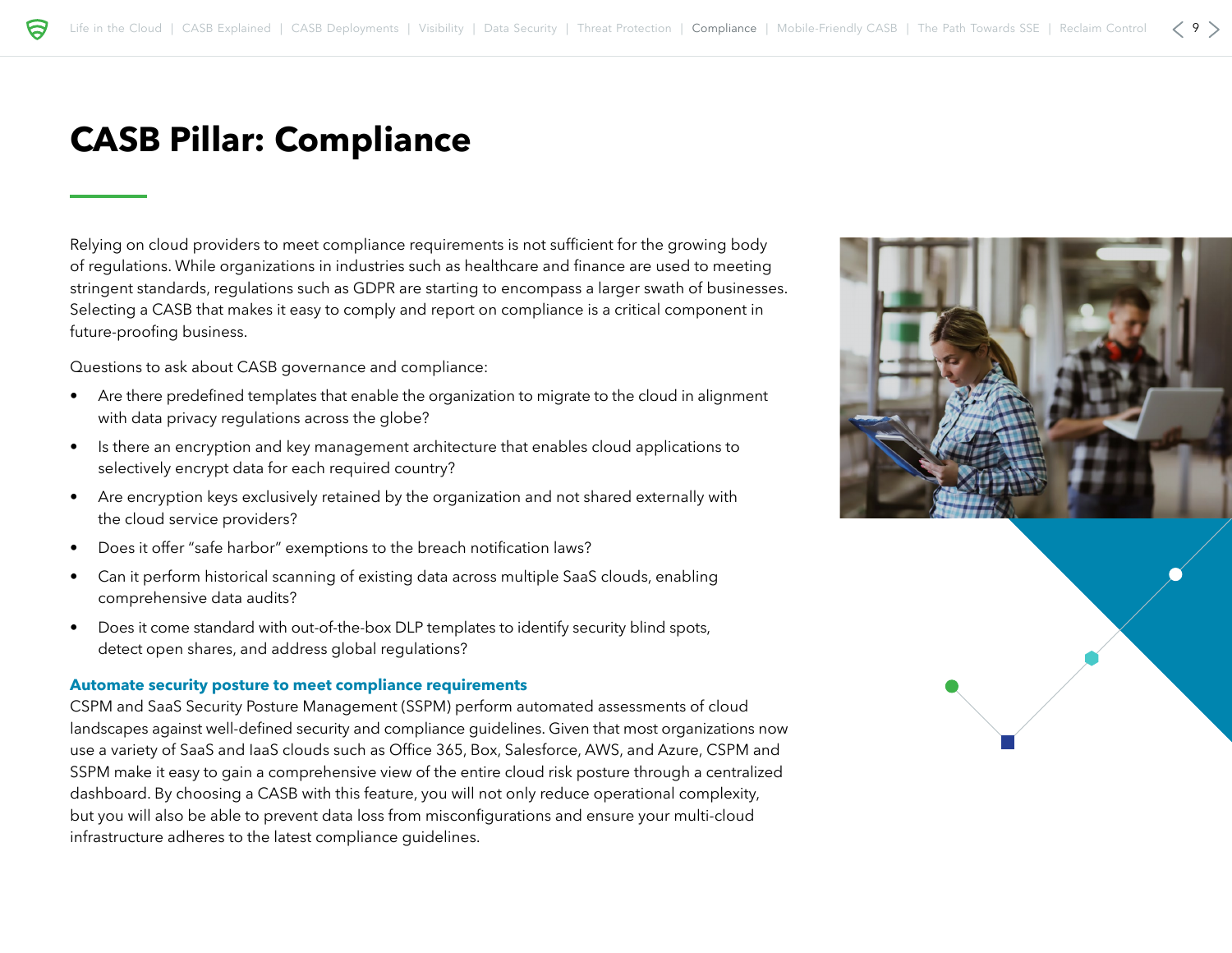# <span id="page-9-0"></span>**Our Mobile World Requires a Mobile-Friendly CASB**

From a productivity perspective, BYOD policies are winning — in fact, companies with a BYOD policy gain an extra 240 hours of work per year.3

Due to the increasing prevalence of mobile devices accessing cloud environments, it brings into focus the necessity of CASB solutions integrating mobile defense into all four pillars.

#### **The importance of agentless deployments in a BYOD world**

To ensure that mobile devices are included in the protection that CASB solutions provide, agentless deployments are the first requirement. With agentless deployments, the CASB does not require software or certificates to install on devices. That means, if an employee uses their own smartphone, IT and security teams do not have to manage the device in order to protect. The user simply sets up their applications as they normally would and it automatically configures and communicates with the proxy.

#### **Mobile Threat Defense (MTD) integration**

When evaluating CASBs, look for offerings that integrate an MTD solution to reduce the amount of siloed management needed. With MTD, security teams can provide the risk status of mobile devices and block the connection to an organization's resources based on that status. It also adds more contextual signals and data points for policy creation and enforcement. The MTD in use should work equally well for both managed and unmanaged devices for comprehensive protection.



Employees access an average of **5.2** mobile business applications daily.<sup>4</sup>

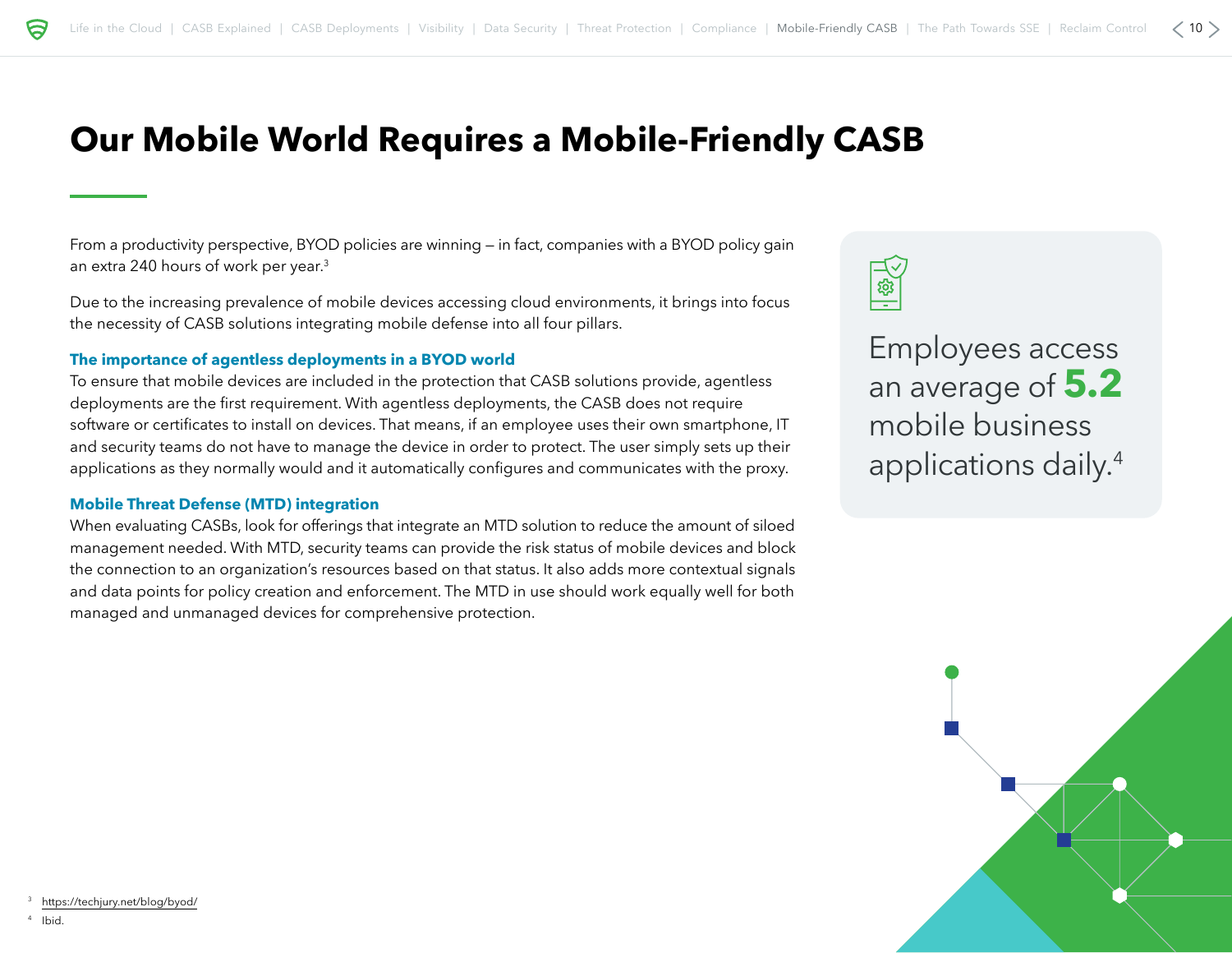# <span id="page-10-0"></span>**CASB Charts the Path Towards Security Service Edge (SSE)**

Securing access to data, from any user, using any device, and from any location is the big picture goal for organizations navigating the hybrid workplace. To do this, Gartner has introduced the Security Service Edge (SSE) — a unification of security services, including Secure Web Gateway (SWG), CASB, and Zero Trust Network Access (ZTNA) to secure access to web, cloud services, and private applications.

When seeking out the ideal CASB, consider looking into the future. Take into account the capabilities as well as how it integrates with the larger SSE environment.

#### **ZTNA**

Aimed at solving the complexity of siloed security measures, SSE enables a 360-degree view from the edge to the cloud. As part of this, CASBs must pair with ZTNA solutions to offer adaptive, identity-aware access to applications hosted on-premises and in the cloud.

ZTNA differentiators:

- ZTNA protects on-premises/private applications and infrastructure.
- ZTNA provides segmented access, which is safer than the all-or-nothing access approach of VPN.

When combining these features and CASB in a single integrated platform, organizations can ensure uniform data protection policies across the board.

#### **SWG**

Moving forward, CASB and SWG will more often than not be in the same conversation. While both are proxies, they serve distinctive purposes and have the potential for replacing next-generation firewalls (NGFW). Where CASBs offer greater control over traffic as it travels to any device — managed or unmanaged — SWGs can provide monitoring and management for managed devices and corporate networks. When evaluating CASBs, consider that one of the main goals of SSE is to reduce the number of vendors an organization requires for a strong security posture. Organizations that narrow down vendors that offer both functionalities will find it easier to adopt an SSE framework.



SSE is the next framework to guide organizations in the neverending quest to reduce complexity, costs, and vendor sprawl.